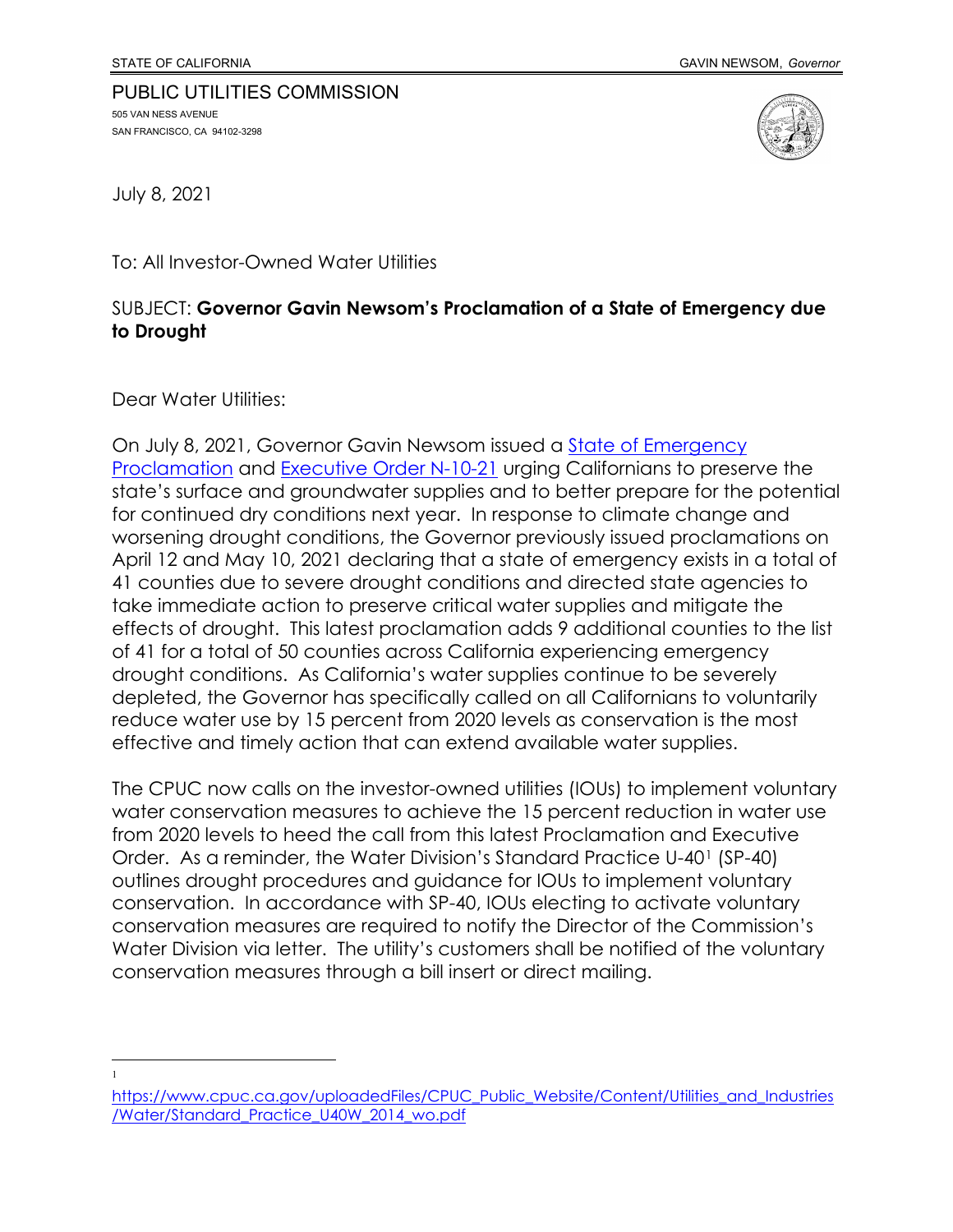A listing of voluntary water conservation measures as outlined in Tariff Rule 14.1 in accordance to SP-40 are listed as an attachment to this letter in Attachment A.

For additional commonsense, no-, or low-cost water savings measures, IOUs should encourage customers to visit [www.SaveOurWater.com.](http://www.saveourwater.com/) Customers can also learn more about current conditions, the state's response and informational resources available to the public at the state's new drought preparedness [website](https://drought.ca.gov/).

Please direct any questions to me at [Water.Division@cpuc.ca.gov](mailto:Water.Division@cpuc.ca.gov) or Water Division, 505 Van Ness Avenue, San Francisco, CA 94102-3298.

Sincerely,

Terence Shia

Terence Shia Water Division Director California Public Utilities Commission

CC: President Marybel Batjer Commissioner Martha Guzman Aceves Commissioner Clifford Rechtschaffen Commissioner Genevieve Shiroma Commissioner Darcie Houck Rachel Peterson, Executive Director, CPUC Grant Mack, Office of Government Affairs Director, CPUC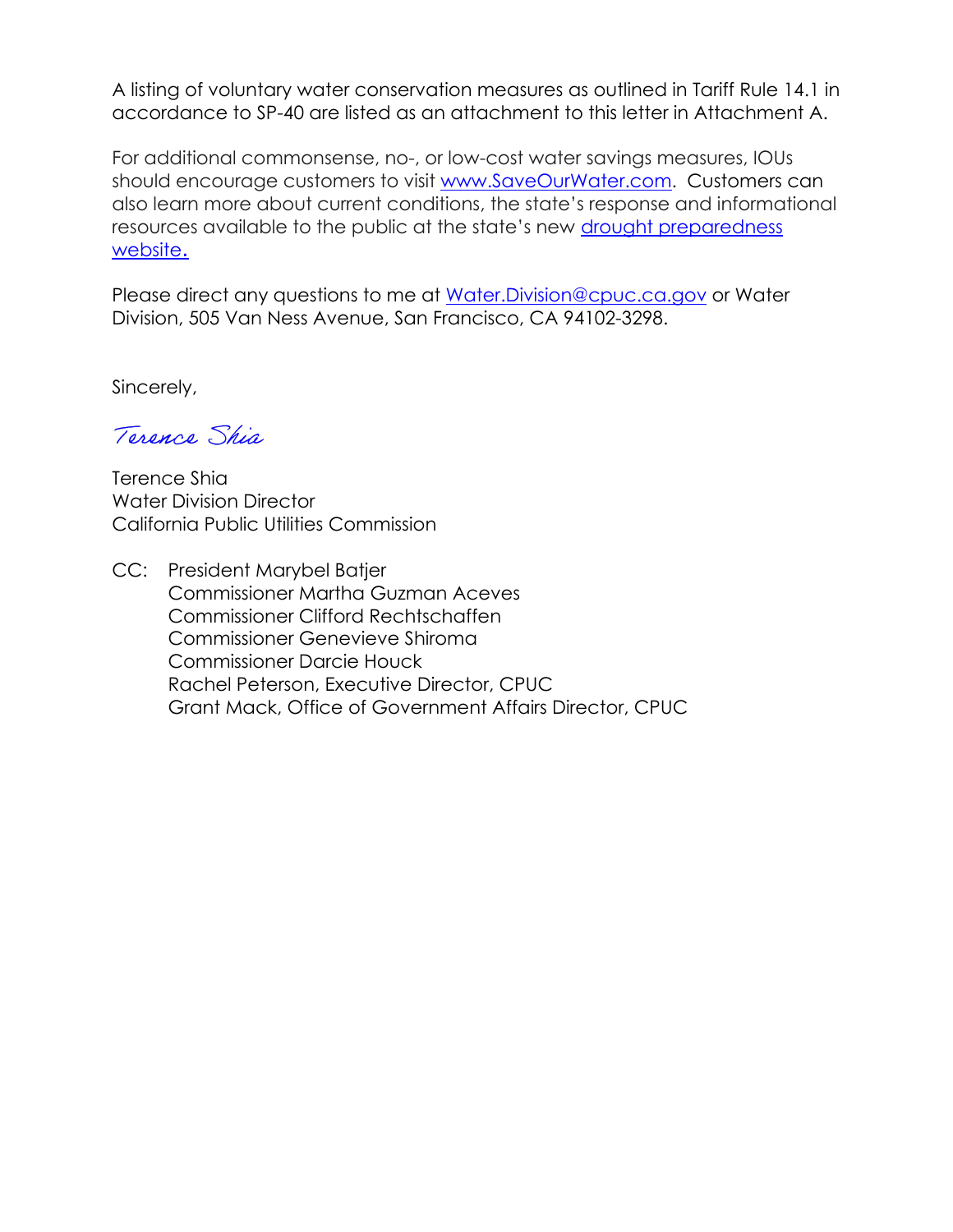## **Attachment A**

A listing of voluntary water conservation measures as outlined in Tariff Rule 14.1 in accordance to SP-40 are listed below:

- 1. Use of potable water for more than minimal landscaping, as defined in the landscaping regulated of the jurisdiction or as described in Article 10.8 of the California Government Code in connection with new construction;
- 2. Excessive use of water: when a utility has notified the customer in writing to repair a broken or defective plumbing, sprinkler, watering or irrigation system and the customer has failed to effect such repairs within five business days, the utility may install a flow restriction device;
- 3. Use of potable water which results in flooding or runoff in gutters or streets;
- 4. Individual private washing of cars with a hose except with the use of a positive action shut-off nozzle. Use of potable water for washing commercial aircraft, cars, buses, boats, trailers, or other commercial vehicles at any time, except at commercial or fleet vehicle or boat washing facilities operated at a fixed location where equipment using water is properly maintained to avoid wasteful use;
- 5. Use of potable water for washing buildings, structures, driveways, patios, parking lots, tennis courts, or other hard-surfaced areas, except in the cases where health and safety are at risk;
- 6. Use of potable water to irrigate turf, lawns, gardens, or ornamental landscaping by means other than drip irrigation, or hand watering without quick acting positive action shut-off nozzles, on a specific schedule, for example: 1) before 9:00 a.m. and after 5:00 p.m.; 2) every other day; or 3) selected days of the week;
- 7. Use of potable water for street cleaning with trucks, except for initial washdown for construction purposes (if street sweeping is not feasible), or to protect the health and safety of the public;
- 8. Use of potable water for construction purposes, such as consolidation of backfill, dust control, or other uses unless no other source of water or other method can be used.
- 9. Use of potable water for construction purposes unless no other source of water or other method can be used;
- 10.Use of potable water for street cleaning;
- 11.Operation of commercial car washes without recycling at least 50% of the potable water used per cycle;
- 12.Use of potable water for watering outside plants, lawn, landscape and turf areas during certain hours if and when specified in Schedule No. 14.1 when the schedule is in effect;